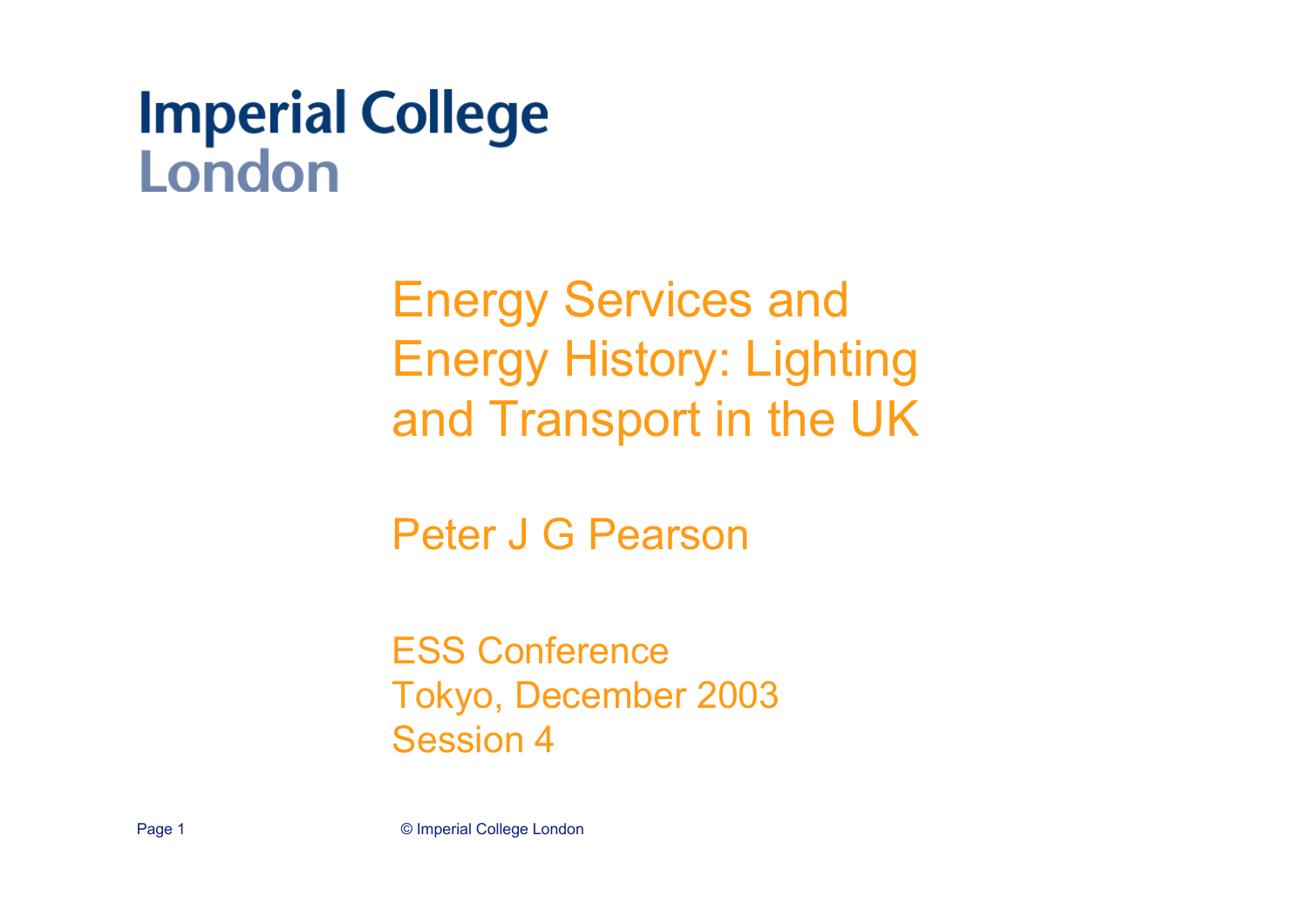### Energy use and energy services

- • Energy economists focus on costs of fuels & energy technologies, which are traded and have a market price.
- $\bullet$  But benefits from energy access involve satisfaction from *energy services (*like illumination, comfortable temperatures & transportation)
- Got from combinations of fuel, appliances, energy infrastructures & institutions.
- • Access to modern fuels/technologies enhances quality & affordability of energy services
	- hence big welfare gains.
- Analysis of history of *services*
	- Helps understand innovation and increases in efficiency
	- And how energy (service) markets are born, develop and decline
- $\bullet$ This is illustrated in the case of lighting & transport services.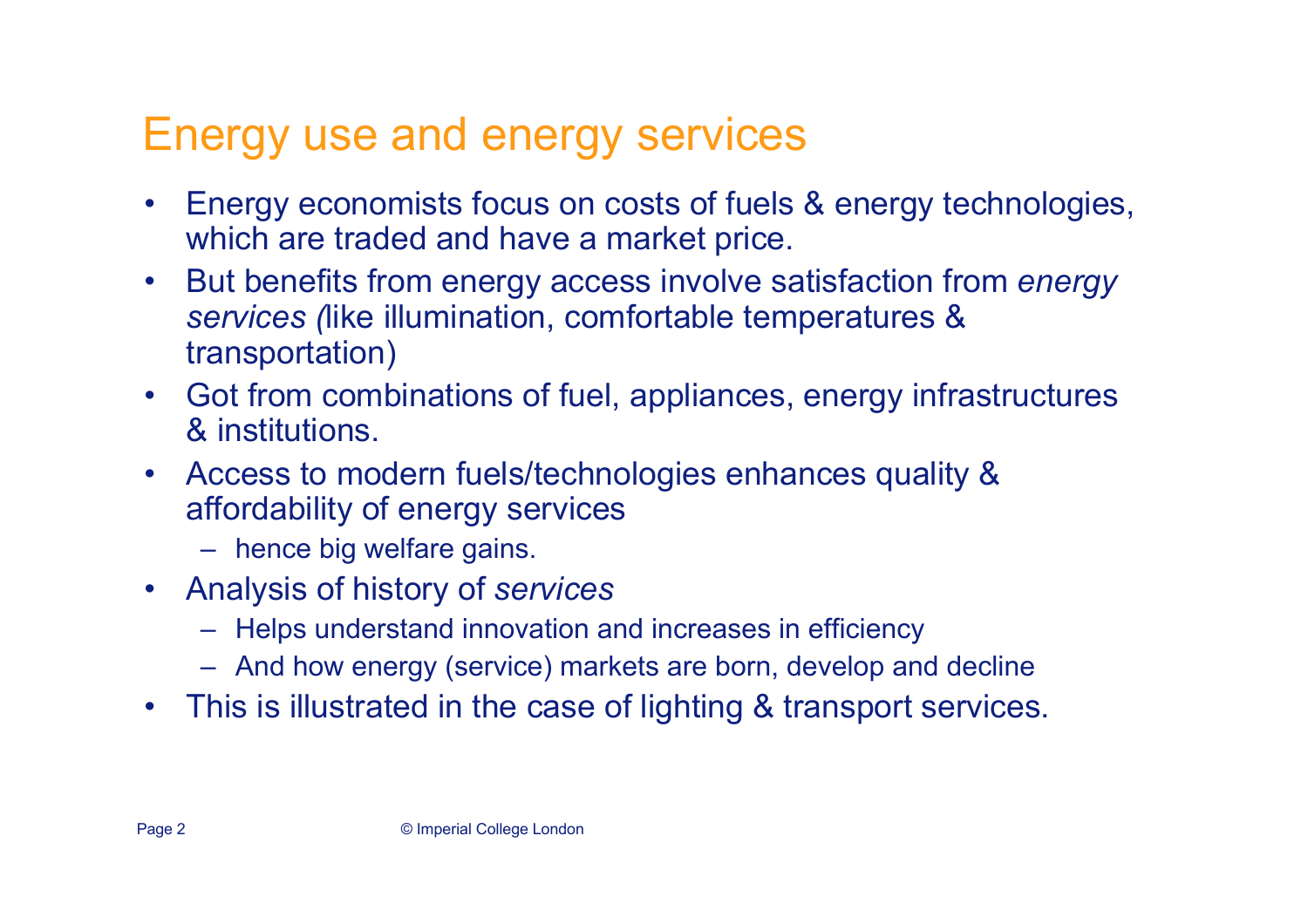## Lighting services

- Over the past three centuries industrialized societies have been freed from dependence on sun & moonlight
- Technological innovation, mass production, improved infrastructures, falling fuel costs & rising incomes have revolutionized our ability to illuminate.
- Aim look at UK evidence on:
	- Falling cost of illumination & rise in light use
	- From 1300-2000 in the UK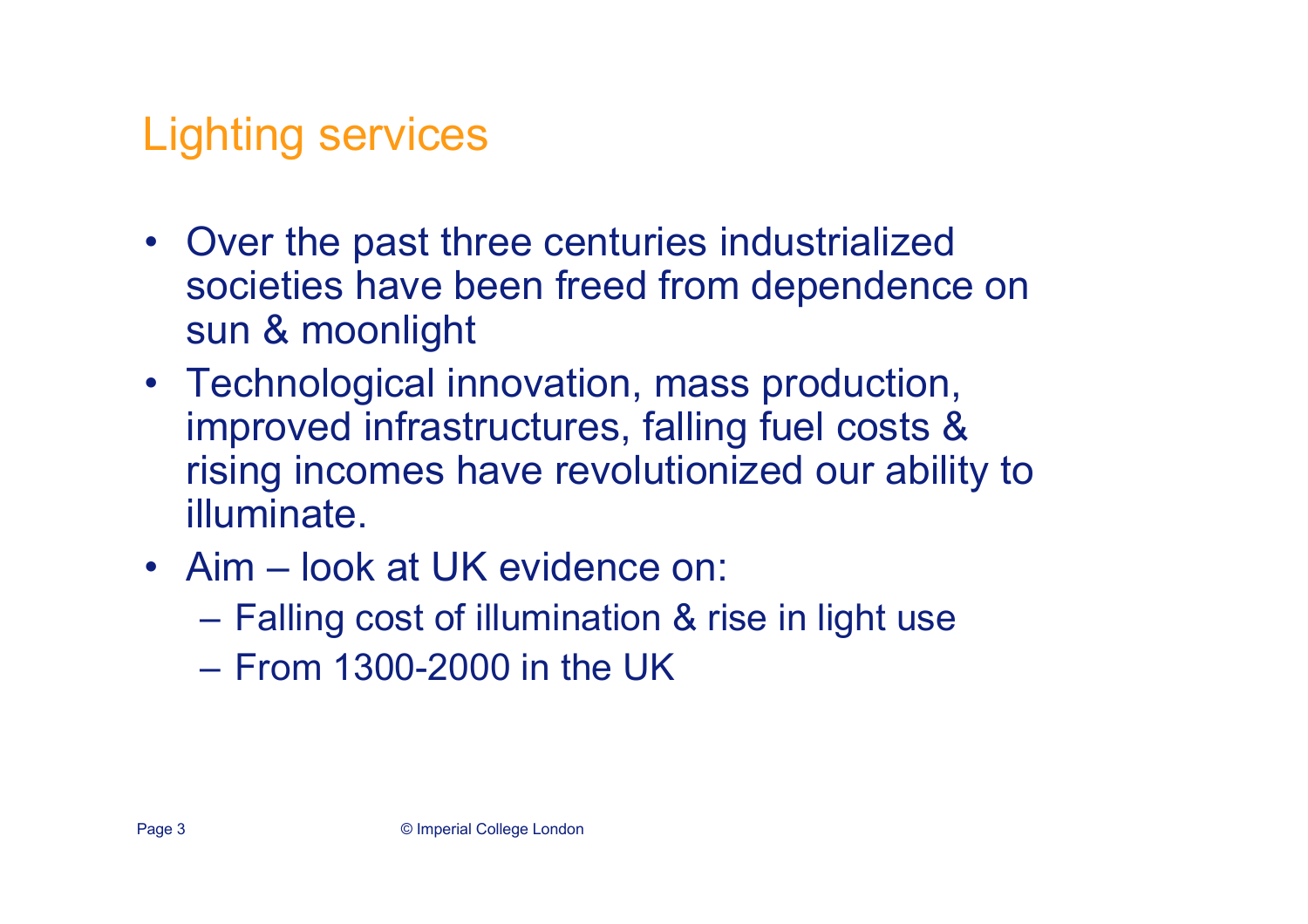#### Population & GDP per cap. (at year 2000 prices), 1500-1800

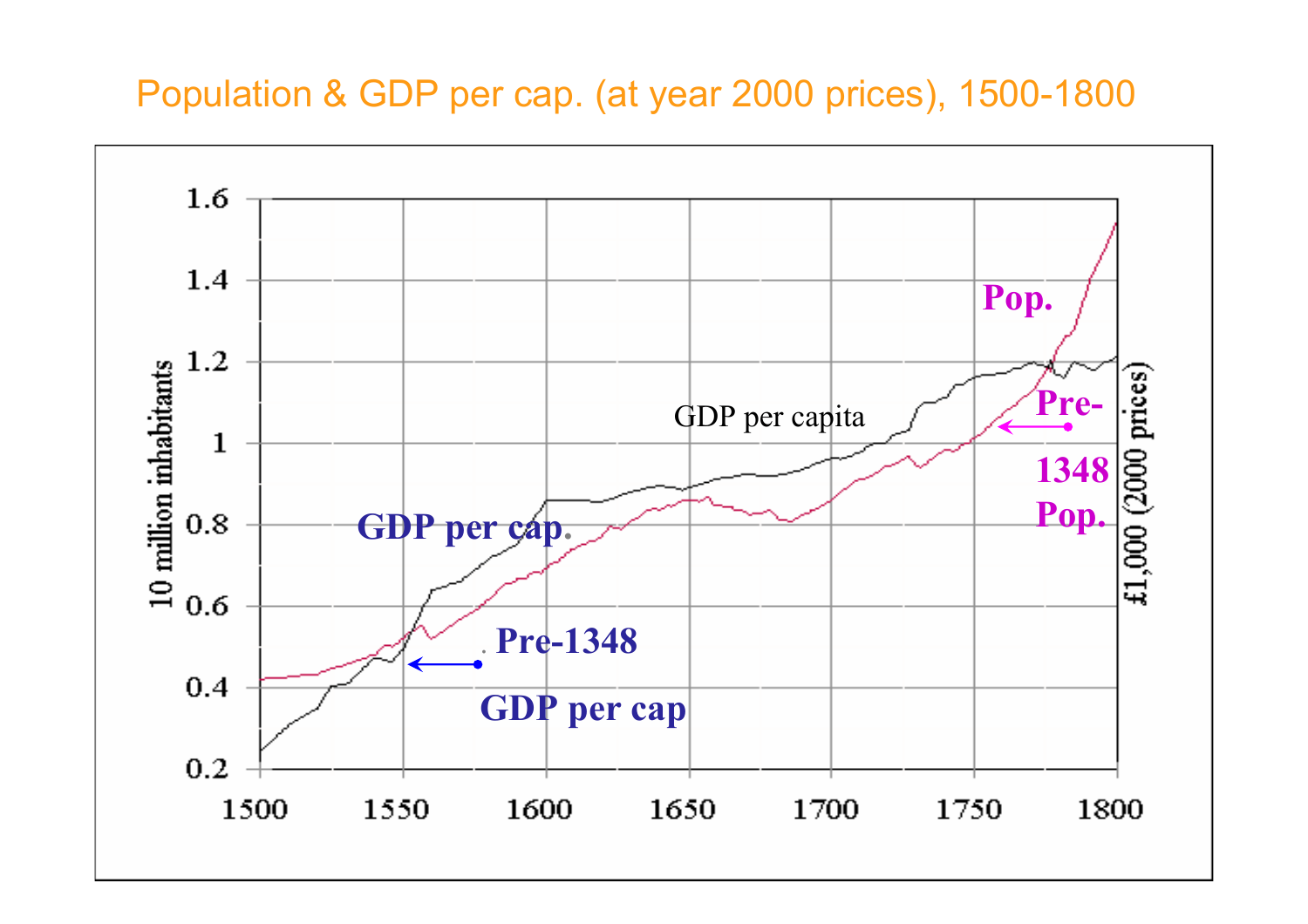Population & real GDP per cap. (year 2000 prices), 1500-2000

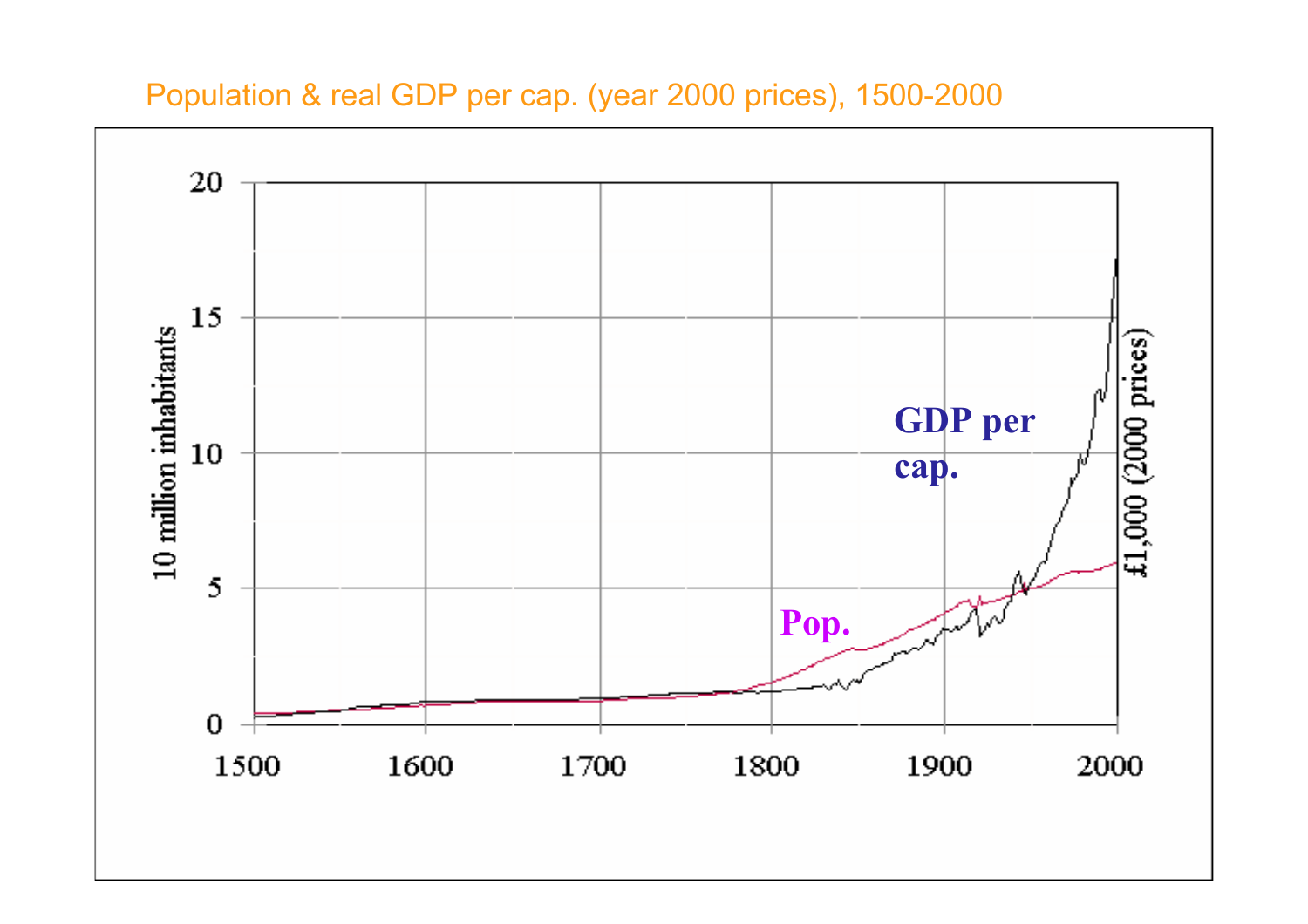#### Fig. 1: Price of Tallow Candles and Whale Oil Light in the UK, 1300-1900 (£ per million lumen-hours)

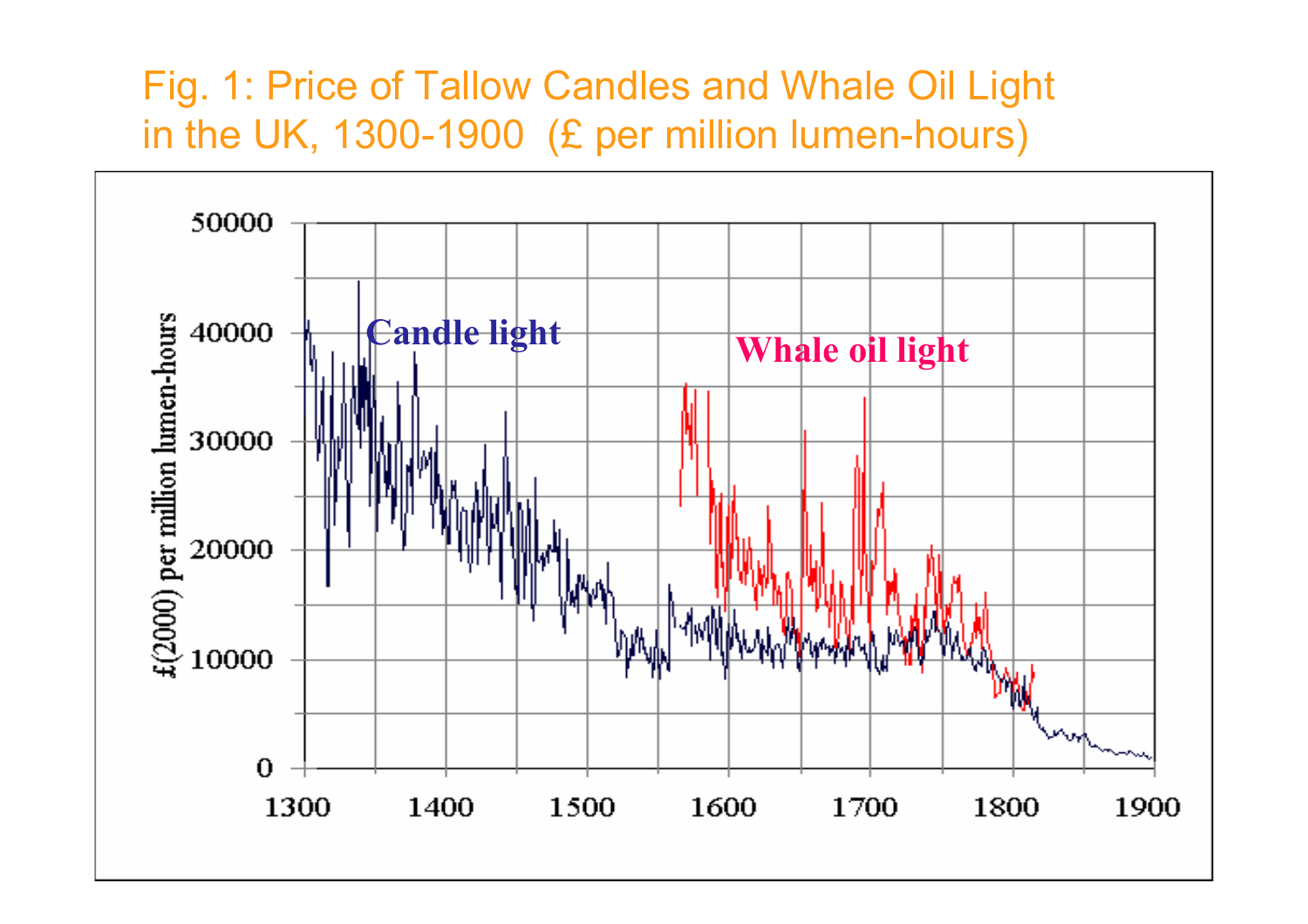#### Fig. 2. UK Consumption of Tallow Candle & Whale Oil Light, 1711-1900 (billion lumen-hours),

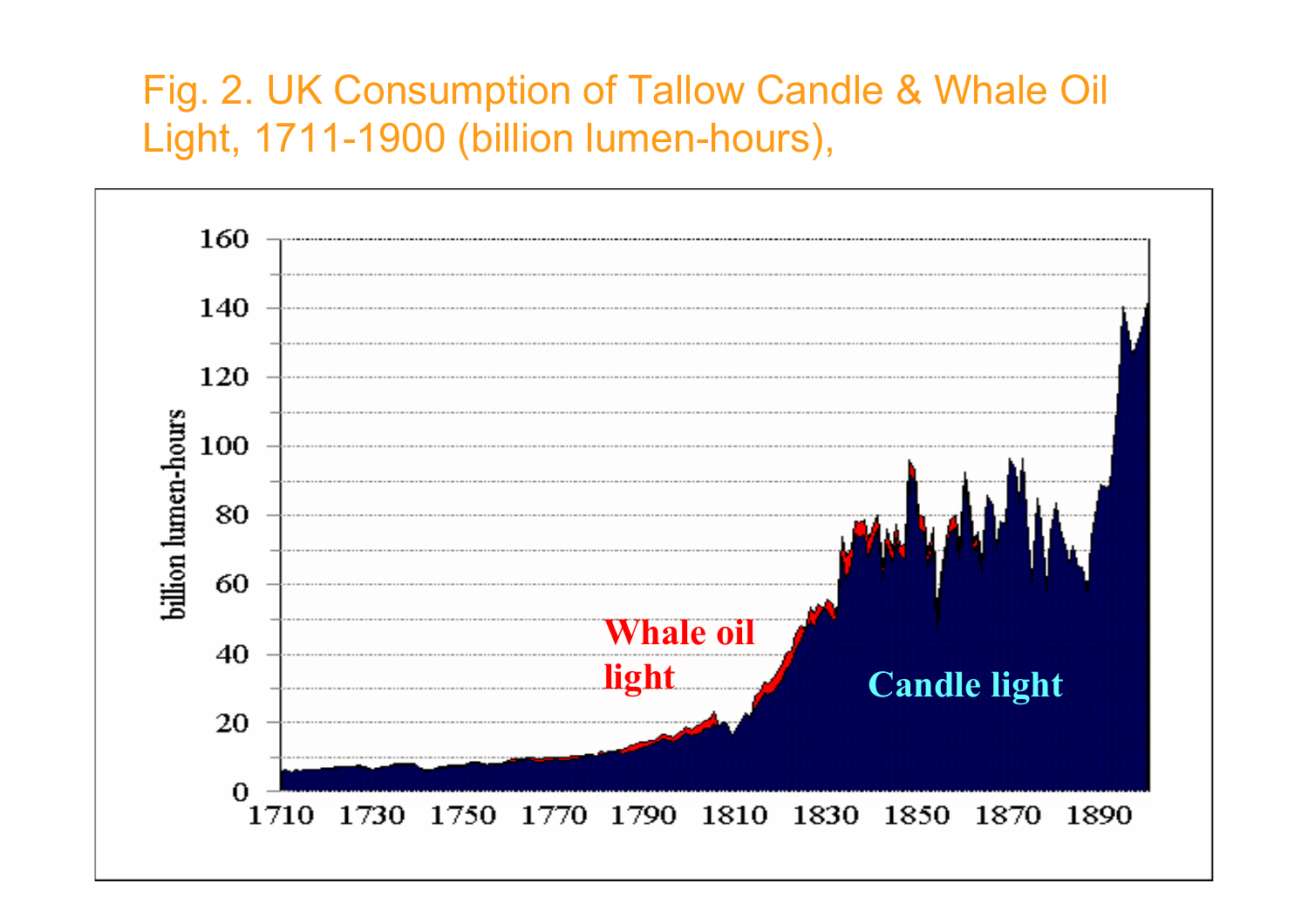### Fig. 3. UK Consumption of Gas, Kerosene & Candle Light, 1800-1900 (billion lumen-hours)

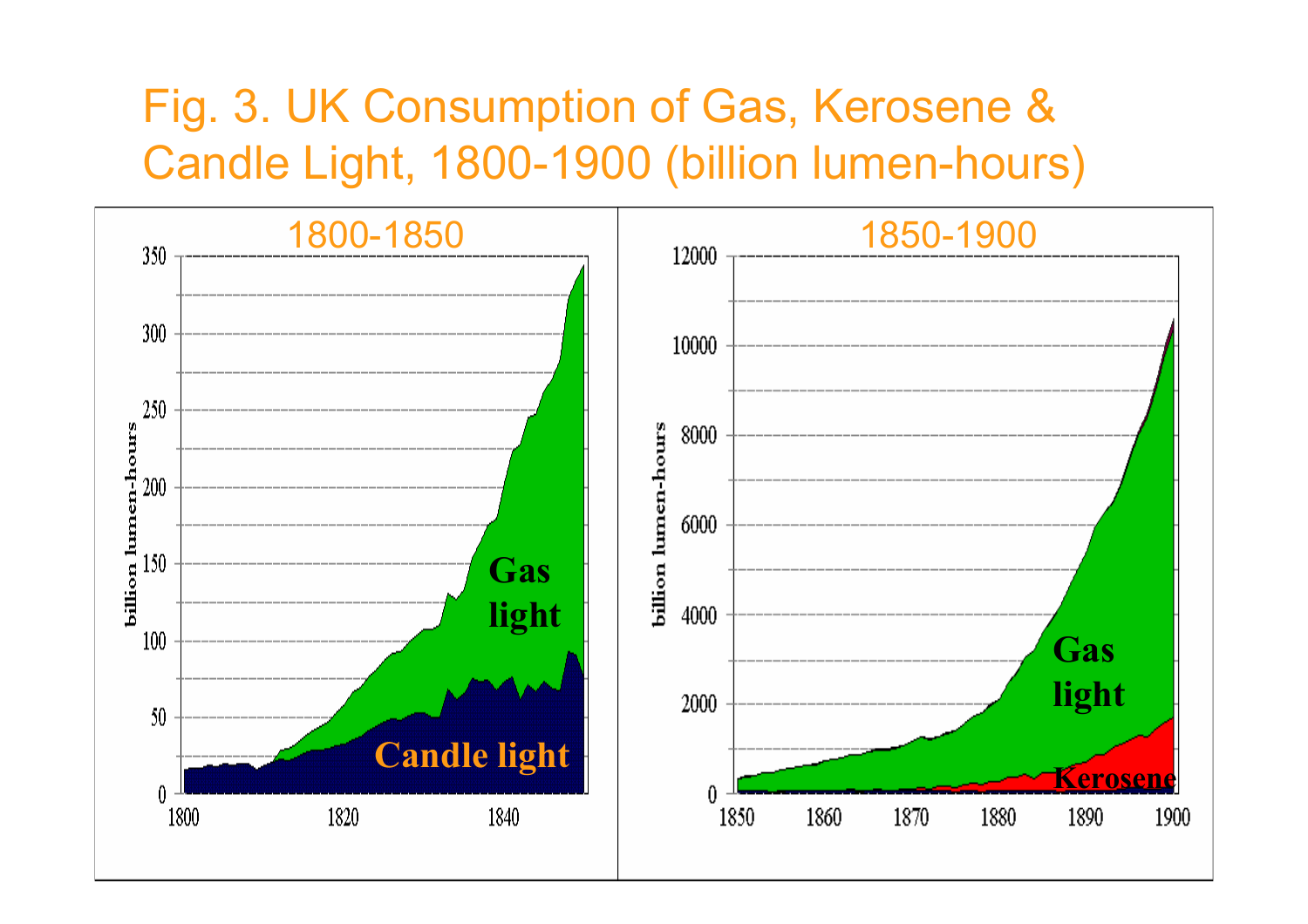### Fig. 4. UK Consumption of Kerosene, Gas and Electric Light 1900-2000 (billion lumen-hours)

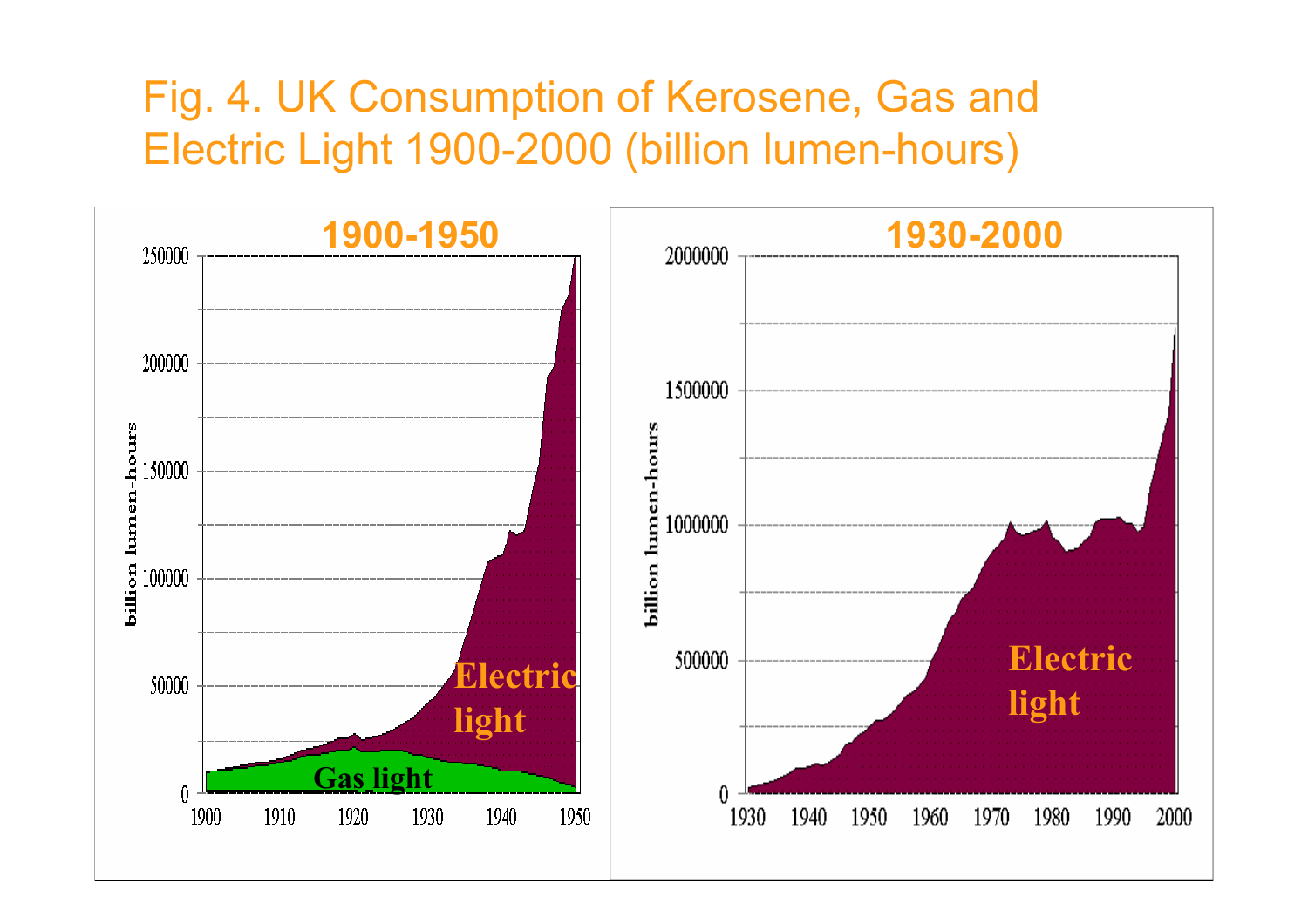### Fig. 5. UK Price of Gas, Kerosene & Electric Light (£ per million lumen-hours), 1800-2000

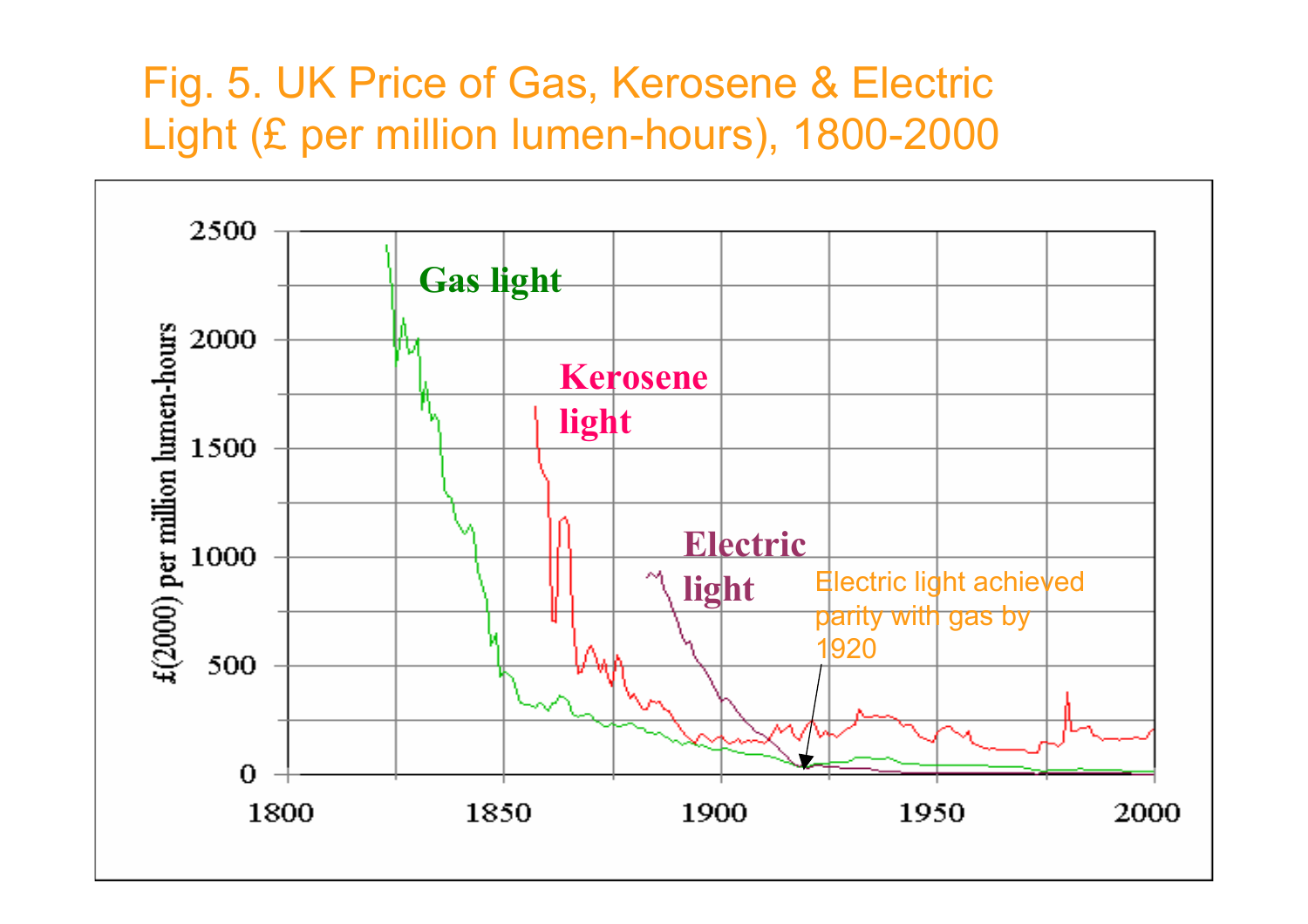### Fig. 6: UK Weighted Average Price of Lighting, 1300-2000 (£ per million lumen-hours)

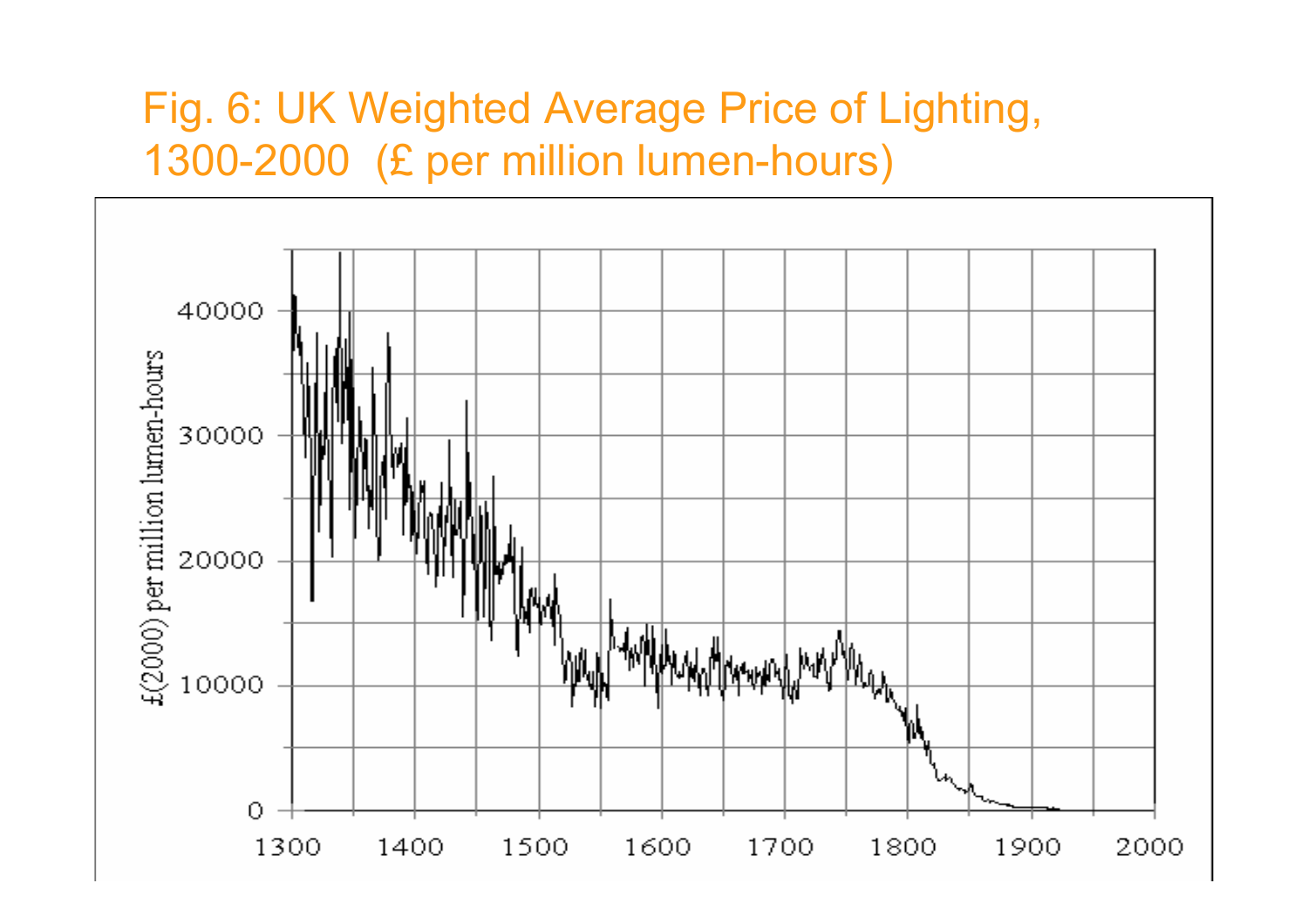## **Table 1. Estimated Indexes of Key Lighting Variables in the UK (1300-2000)**

|      | Real<br><b>Price of</b><br><b>Fuel</b> | <b>Efficiency</b><br><b>of</b><br><b>Lighting</b> | Real<br><b>Price of</b><br><b>Lighting</b> | <b>Consumption</b><br>of Lighting | <b>GDP</b> per<br>capita |                 |
|------|----------------------------------------|---------------------------------------------------|--------------------------------------------|-----------------------------------|--------------------------|-----------------|
| Year | <b>Index</b>                           | <b>Index</b>                                      | <b>Index</b>                               | <b>Index</b>                      | <b>Index</b>             | $\pounds(2000)$ |
| 1300 | 280                                    | 50                                                | 600                                        |                                   | 25                       | 300             |
| 1800 | 100                                    | 100                                               | 100                                        | 100                               | 100                      | 1,200           |
| 1900 | 27                                     | 1,450                                             | 2.4                                        | 22,000                            | 290                      | 3,500           |
| 2000 | 18                                     | 70,000                                            | 0.03                                       | 3,400,000                         | 1,500                    | 17,500          |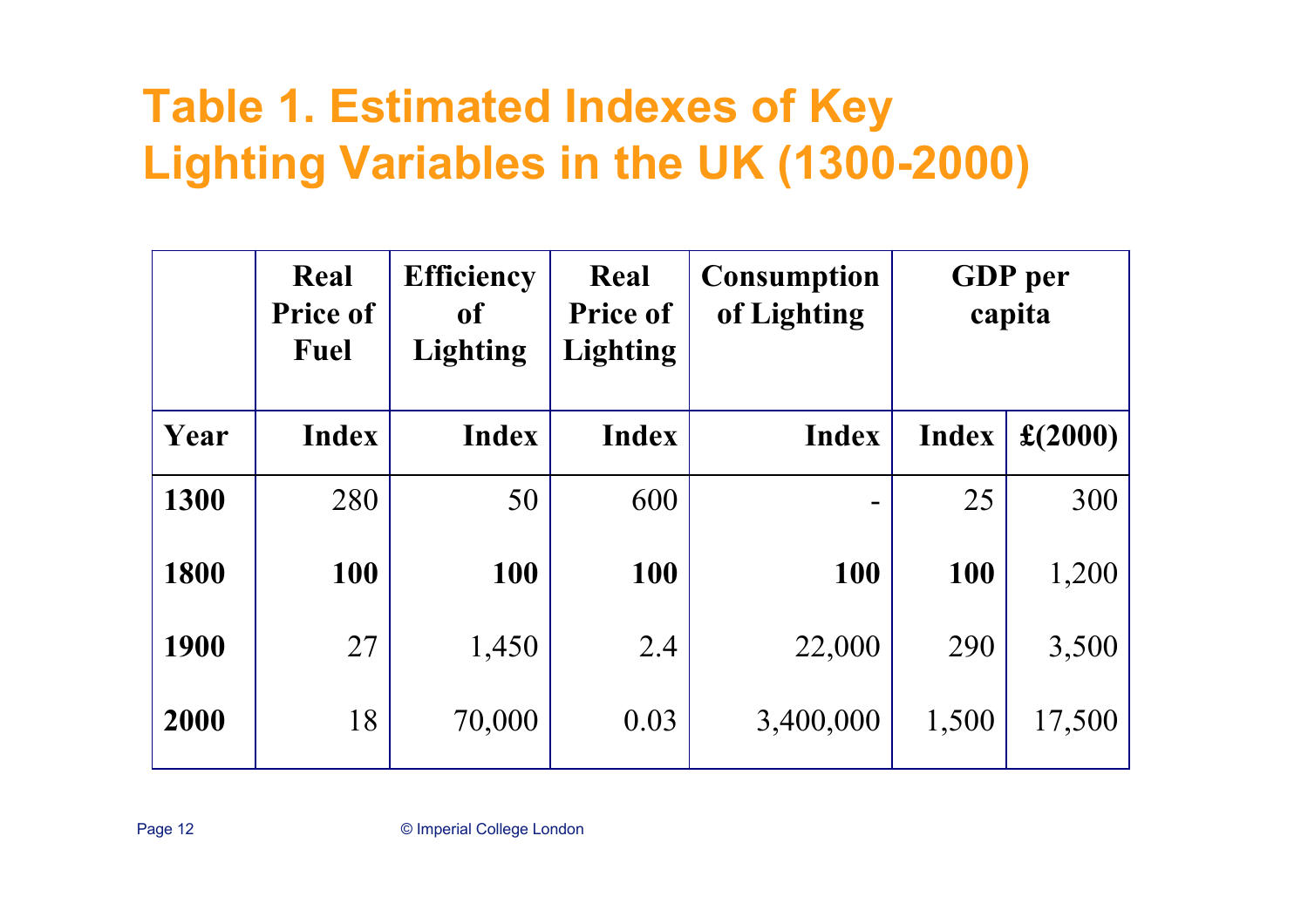#### **Fig. 7: Indexes of Key Lighting Variables in the UK (1300-2000) – log scale on y axis**

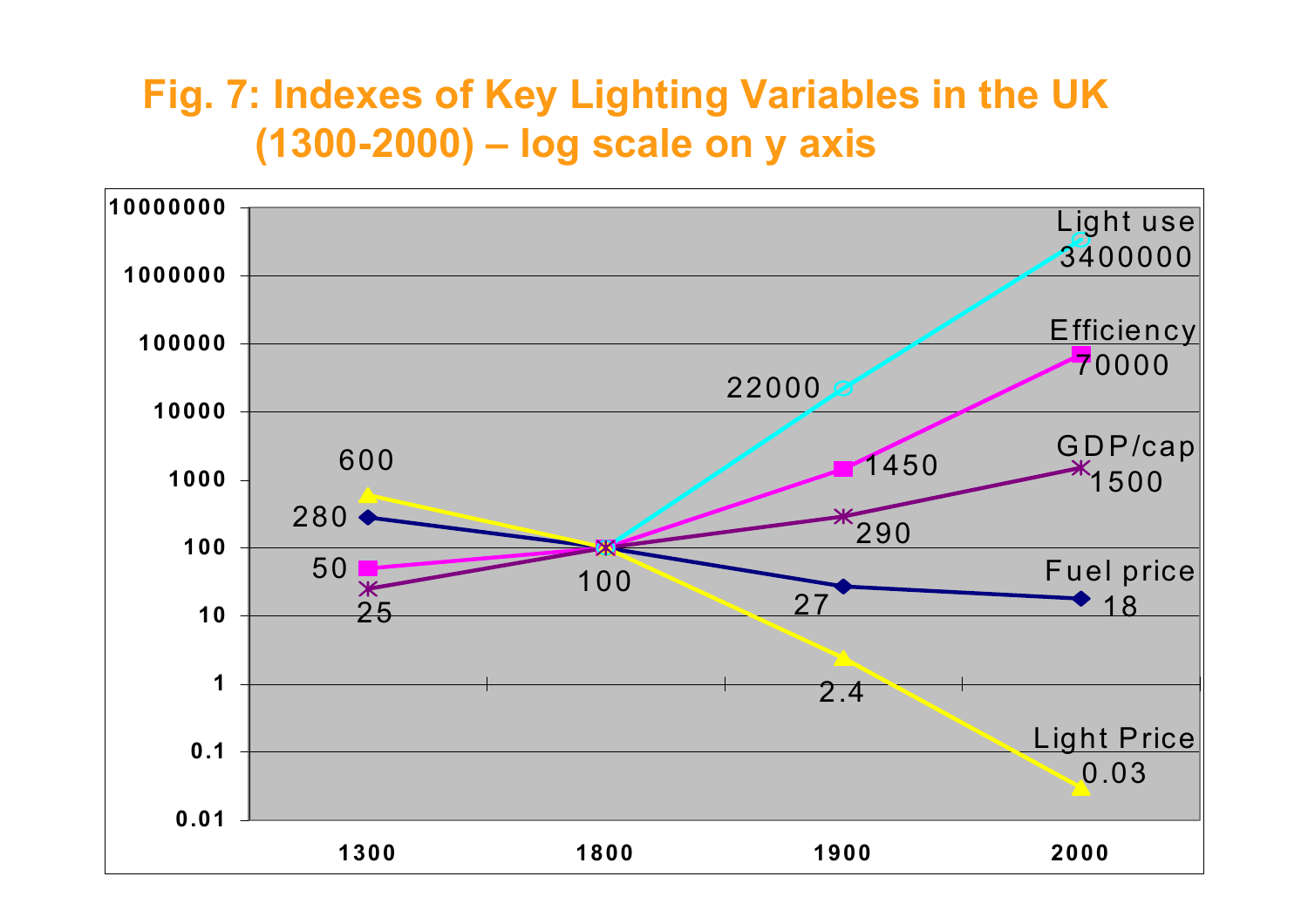## Long Run Trends in UK Lighting Services (1300-2000)

- •By 1800 lighting services cost 1/6th of their 1300 value.
- •By 1900 lighting services cost 1/40th of their 1800 value.
- $\bullet$  By 2000 lighting cost
	- 1/80th of its cost 100 years ago (in 1900)
	- $\,$  1/350 $^{\rm th}$   $\,$  of its cost 200 years ago (in 1800)
	- 1/2000th of its cost 700 years ago (in 1300)
- GDP per capita has risen 15 fold since 1800, i.e.
	- Three fold from 1800-1900, then five fold from 1900-2000
- And total UK lighting consumption has risen 34,000 times
- $\bullet$  Average UK household consumes 200 times more lighting than in 1800
- $\bullet$ And in rural areas of poorer countries today?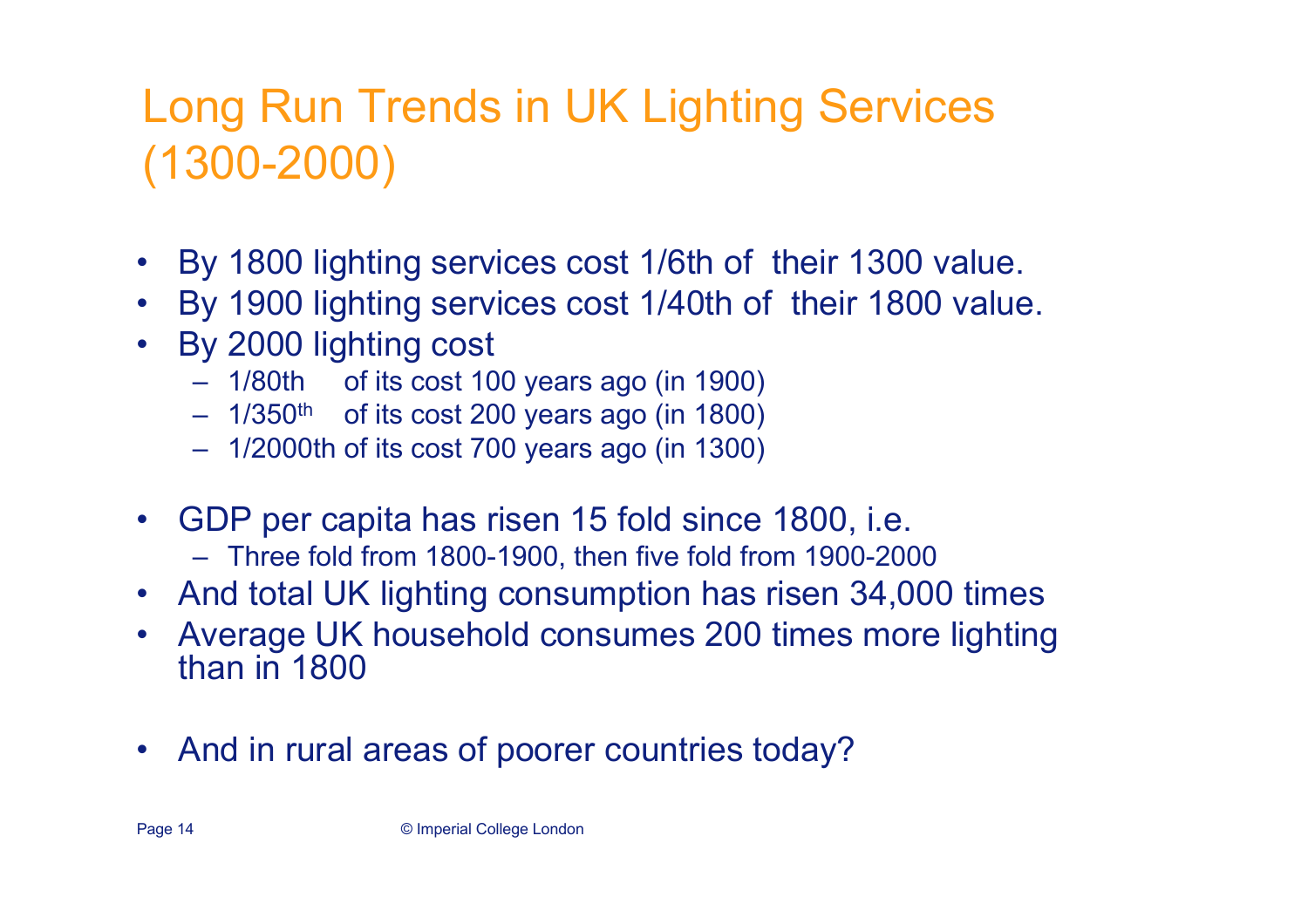## Transport Services: Long Run Trends in UK Road and Rail (since 1700)

- •Speed: 20-fold increase
- • Prices: 400-fold decrease in Freight Prices 150-fold decrease in Passenger Prices
- •Income: 20-fold increase
- • Consumption: 1,000-fold increase in Freight Use 350-fold increase in Passenger Use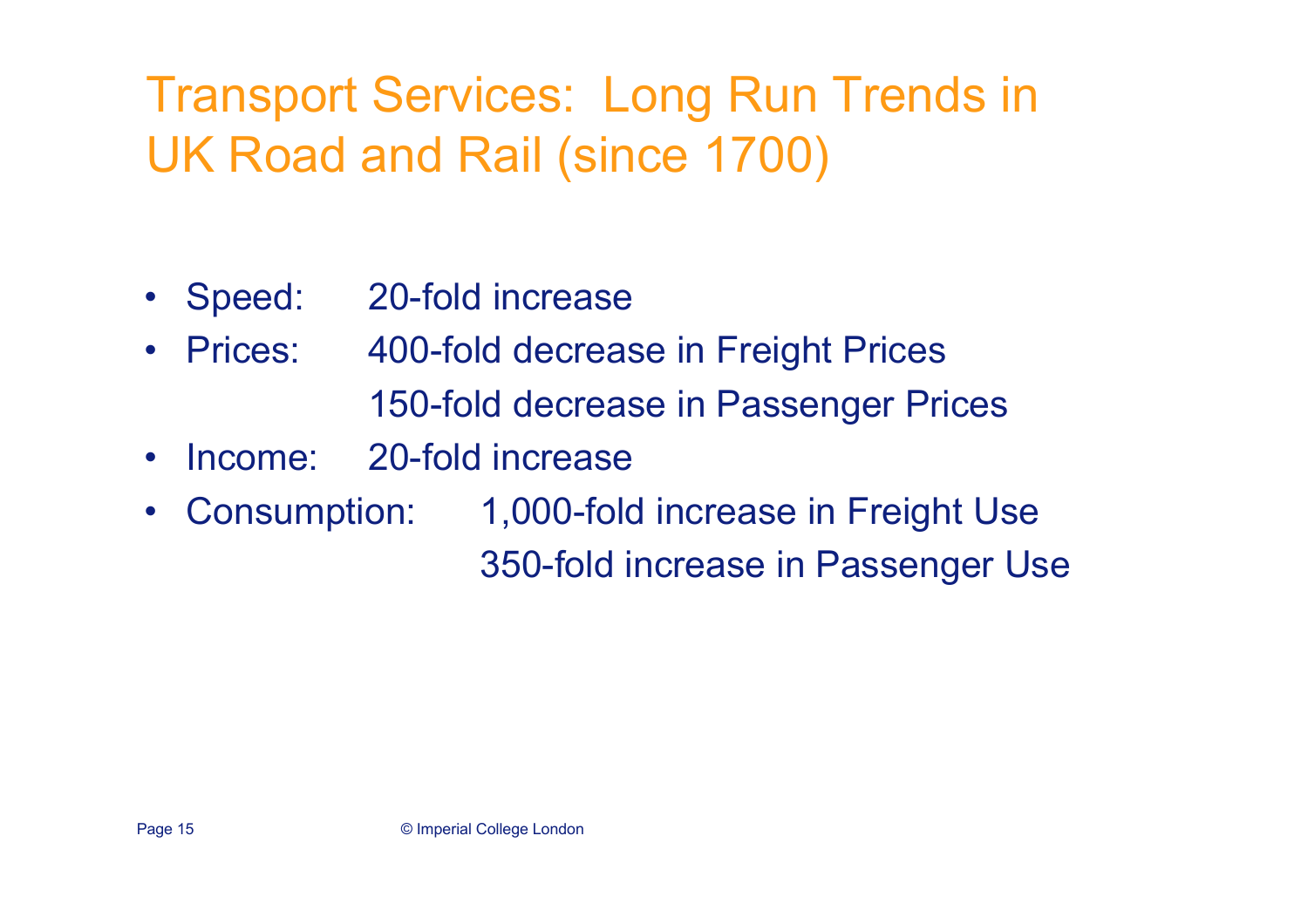### Implications (1)

- Highlights big & increasing gaps between rich and poor
- Arising from differential access to modern fuels, technologies, energy infrastructures & institutions
	- the poor often pay more per unit of energy service
- So innovations in energy service provision vital for increasing welfare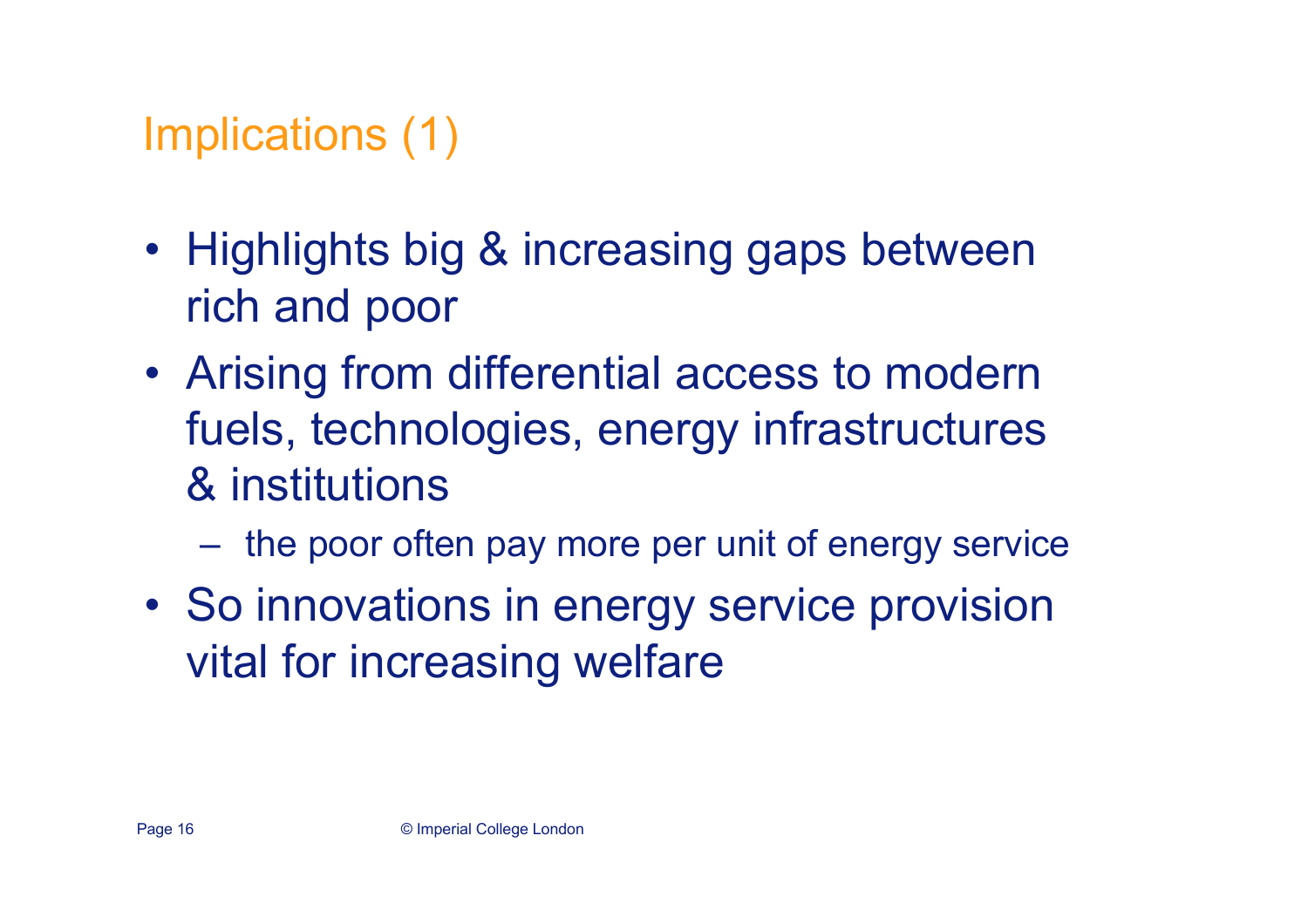## Implications (2)

- $\bullet$  Energy service innovations also play important role in
	- $-$  energy & environmental resource depletion
	- $-$  and local, regional & global pollution.
- $\bullet$  Insights about fuel use and emissions trends might be got from enhanced understanding of relationships between:
	- $-$  energy use, energy technologies & delivered energy services, and
	- between energy service consumption, GDP growth and energy service prices.
- We have limited understanding of impact of innovation on energy service costs and evolution of demand over waves of socio-economic & technological development.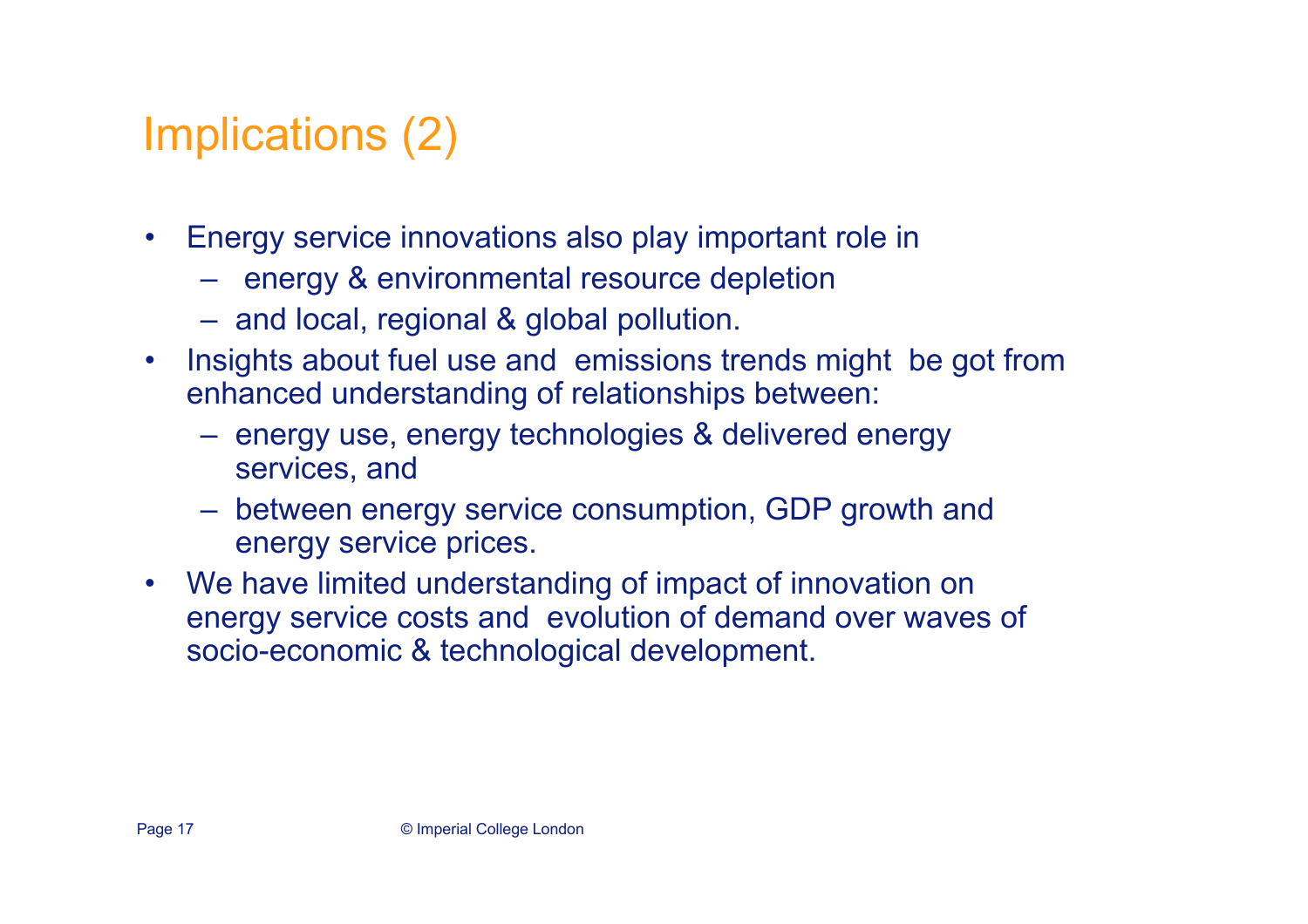# **Innovation, Energy Services and Policy Mixes**

- • Local, regional & global sustainability challenges suggest value of focus on
- Innovations in
	- Fuels, appliances, energy infrastructures & institutions
	- Leading to step changes in energy resource efficiency => quantity & quality of service attributes => costs & prices => economic welfare
- So need to understand:
	- Forces influencing innovations in energy service supply & prices
	- $-$  Role of policy interventions
- Suggests need for
	- $-$  Innovation policies that address energy/environment concerns
	- Energy/environment policies that address innovation
	- Sustainable energy policy mixes that act synergistically not antagonistically.